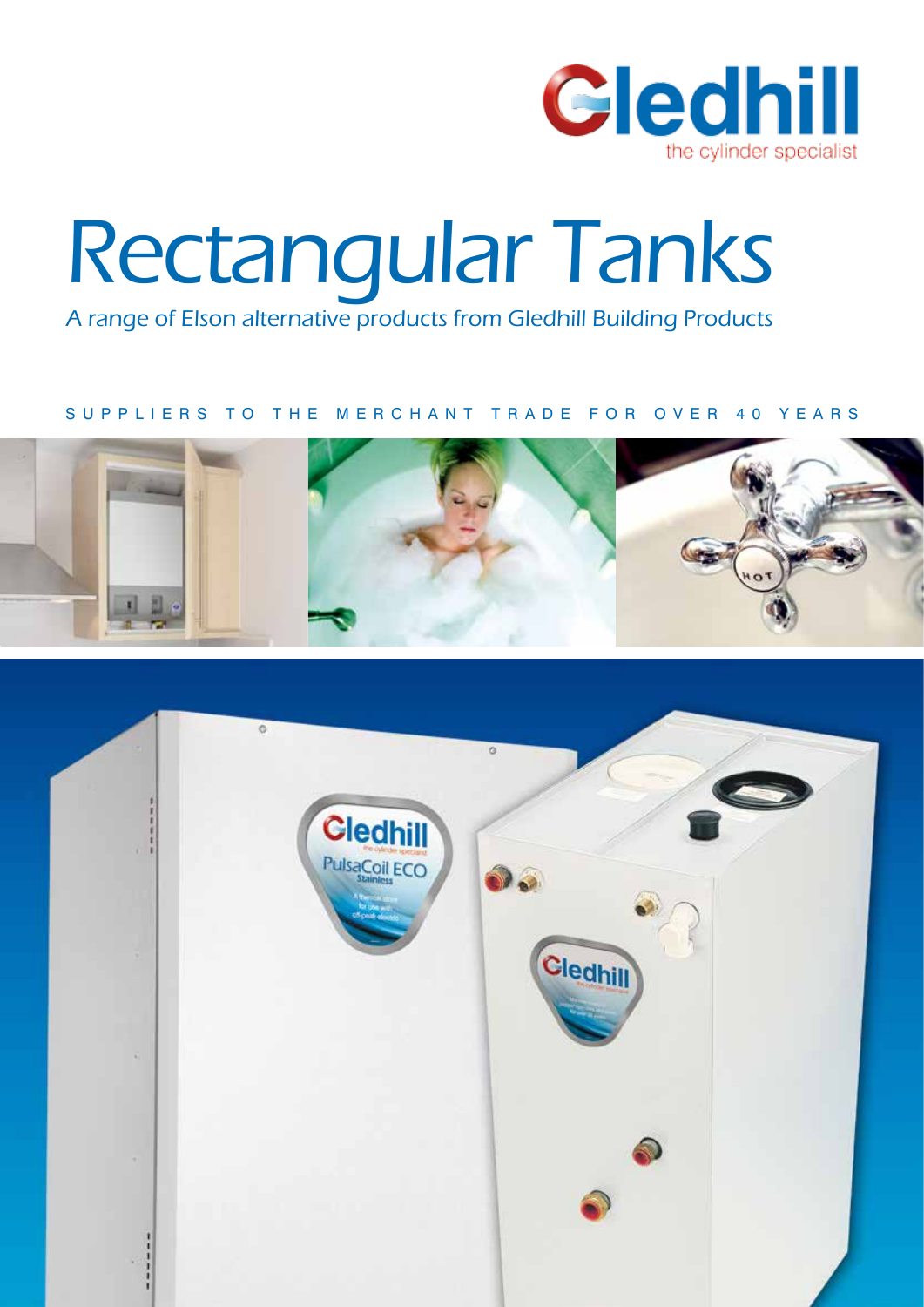## Direct Rectangular

Alternative to Elson Opal, Pearl (Wall Mounted) and Maxistore

The Gledhill Direct Combination Tank is an electrically heated combination hot water storage unit providing gravity hot water and can be installed at high level in a cupboard or in a roof space.

It is available in three standard capacities as a neat, compact unit it is the cost-effective alternative to inefficient, oldfashioned cylinders and tanks. Designed for use with all offpeak tariffs, the thermal properties of the HCFCfree insulation ensure low energy costs to the consumer.

The Direct Combination Tank ensures a fast, simple installation that will save money, time and materials, and can be supplied with 2x3 kilowatt immersion heaters and thermostats factoryfitted to make installation even quicker.

By using the latest insulation, heat loss is kept to a minimum – providing low running costs for the consumer.

The lower heater offers maximum storage using low-rate electricity and the upper a fast, economical boost. For optimum efficiency the Electricity Association recommend that the lower thermostat be set at 65˚C and the upper at 55˚C.

The Direct Combination Tank is available in a large range of bespoke capacities, which can be specified at the time of order, therefore can be confidently specified to suit any domestic application and a wide range of commercial applications.



| <b>Direct Combination Tank Technical Specification</b> |        |                                                    |         |            |  |  |  |
|--------------------------------------------------------|--------|----------------------------------------------------|---------|------------|--|--|--|
| <b>Description</b>                                     |        | <b>DRCT115</b><br><b>DRCT160</b><br><b>DRCT135</b> |         |            |  |  |  |
| Appliance height                                       | mm     | 1040                                               | 1040    | 1260       |  |  |  |
| Appliance width                                        | mm     | 410                                                | 460     | 440        |  |  |  |
| Appliance depth                                        | mm     | 535                                                | 535     | 535        |  |  |  |
| Approx weight (full)                                   | kg     | 150                                                | 173     | 196        |  |  |  |
| Total volume (nominal)                                 | litres | 115                                                | 135     | 160        |  |  |  |
| Property size                                          |        | 1 Bedroom                                          | Bedroom | 2 Bedrooms |  |  |  |

**Please note other sizes/bespoke designs are available on request, contact your local manufacturing depot for more details.**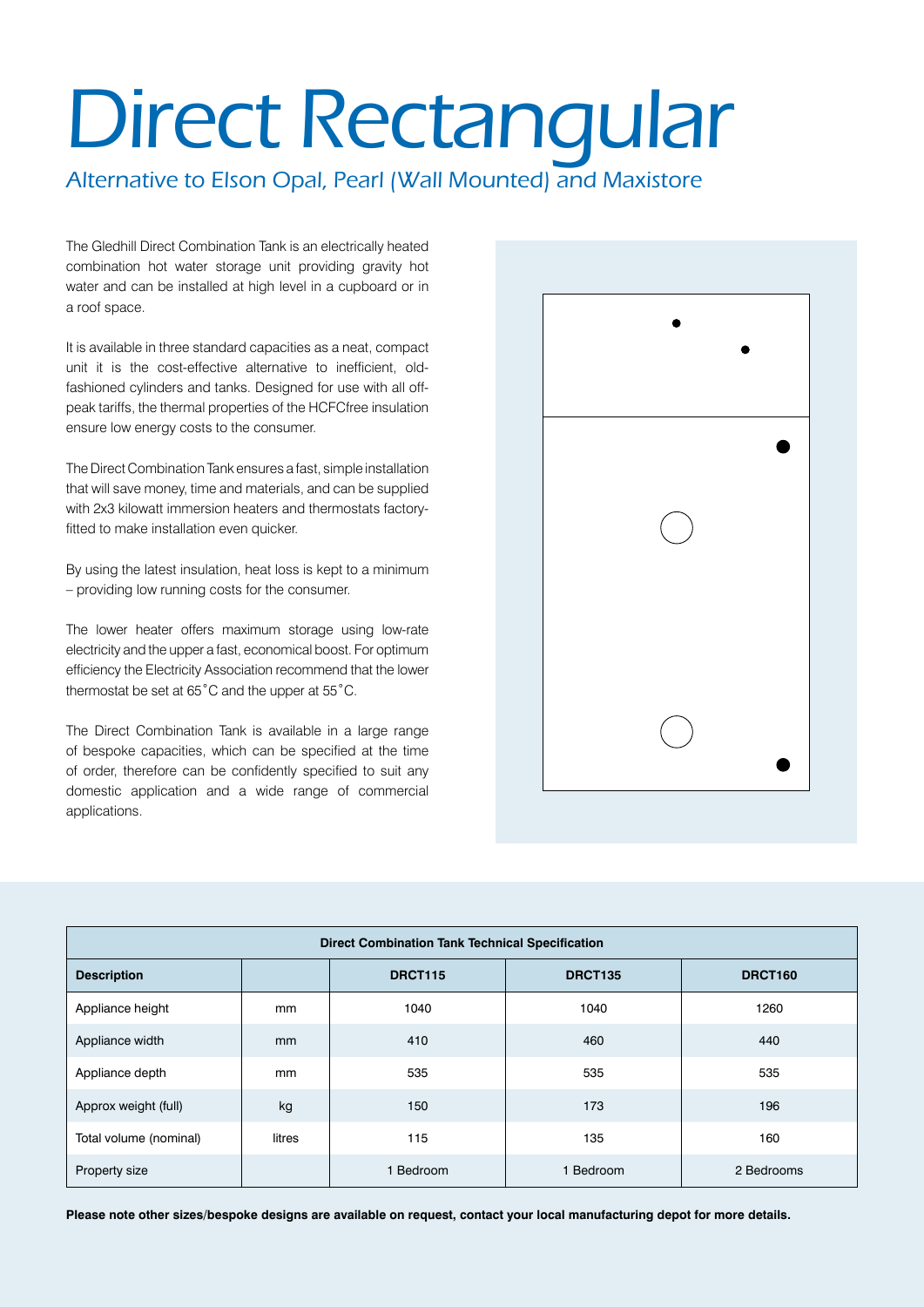## Indirect Rectangular

## Alternative to Elson Amethyst

The Indirect Combination Tank is an indirectly heated combination hot water storage unit which provides gravity hot water, and can be installed at high level in a cupboard or in a roof space.

It has been specifically designed for sealed primary systems, district heating schemes and central boiler plants. It is also suitable for use with open vented primary systems using an external primary feed and expansion tank and cold water feed cistern.

As a result of the design and HCFC-free insulation, significant savings can be made on the installation time and the energy costs.

The Indirect Combination is suitable for use with system boilers as well as individual sealed heating systems. When using this unit instead of a cylinder and header tank, you are able to make significant financial savings.

The Indirect Combination Tank is available in a large range of bespoke capacities, which can be specified at the time of order, therefore can be confidently specified to suit any domestic application and a wide range of commercial applications.



| <b>Indirect Combination Tank Technical Specification</b> |        |                |                |            |  |  |
|----------------------------------------------------------|--------|----------------|----------------|------------|--|--|
| <b>Description</b>                                       |        | <b>IRCT115</b> | <b>IRCT160</b> |            |  |  |
| Appliance height                                         | mm     | 840            | 840            | 840        |  |  |
| Appliance width                                          | mm     | 535            | 535            | 535        |  |  |
| Appliance depth                                          | mm     | 508            | 570            | 660        |  |  |
| Approx weight (full)                                     | kg     | 153            | 176            | 199        |  |  |
| Total volume (nominal)                                   | litres | 115            | 135            | 160        |  |  |
| Property size                                            |        | Bedroom        | 2 Bedrooms     | 3 Bedrooms |  |  |

**Please note other sizes/bespoke designs are available on request, contact your local manufacturing depot for more details.**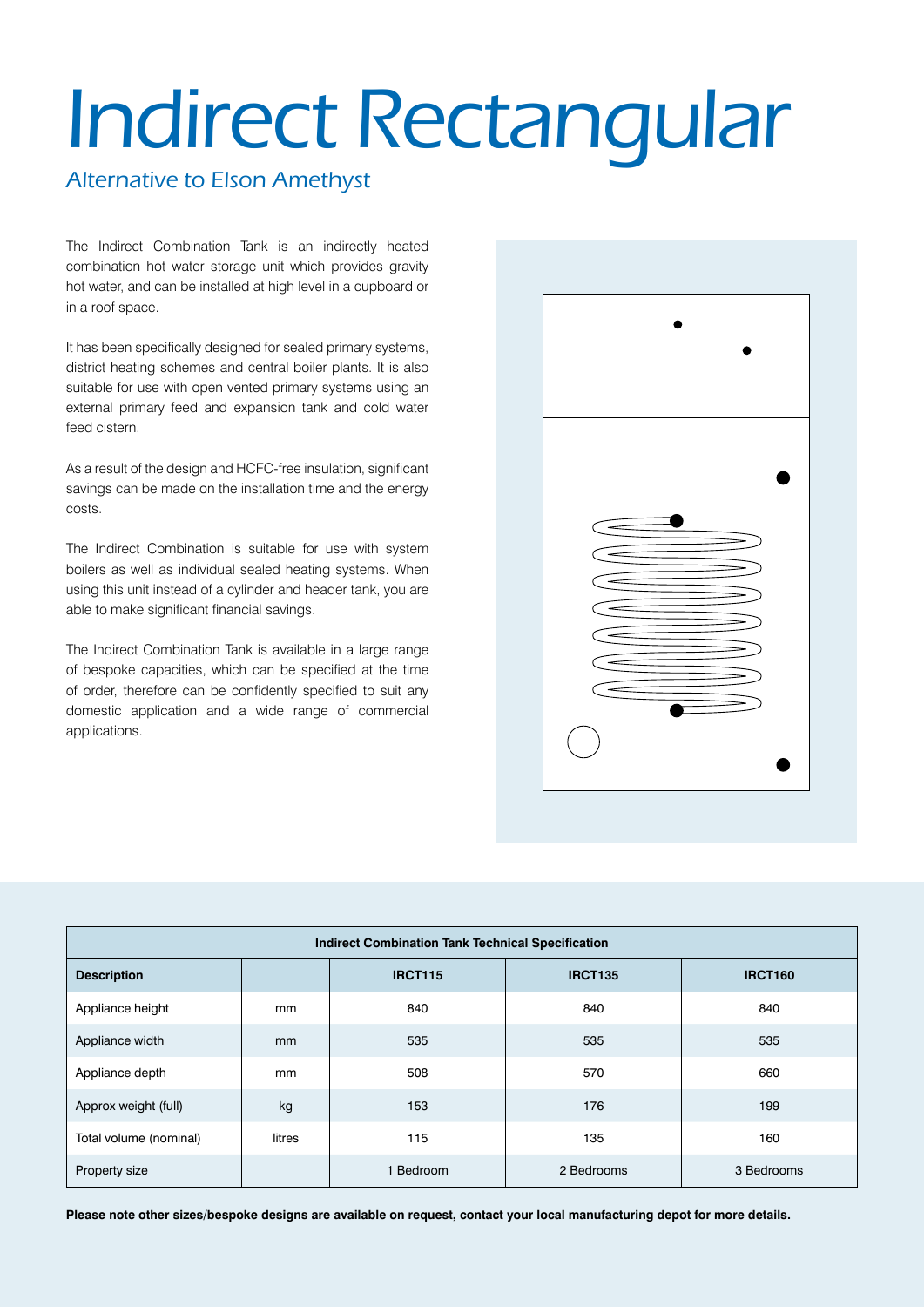## **Seagull** Alternative to Elson Diamond, Emerald and Sapphire

A fully packaged plumbing unit, the cold water supply tank, the primary feed and expansion tank and the domestic hot water storage tank are all fully packaged in rectangular or circular formats. The minimum of installation time is required because the time wasted in making connections between remote sited tanks and the hot water storage tank has been completely removed.

Specified by local authorities and leading architects and consultants, the Seagull packaged plumbing units are designed to make the maximum use of available space. The rectangular version is particularly suitable for use in restricted areas and in roof areas where headroom is limited. Circular patterns are also available.

Seagull packaged plumbing units are another method by which dry roof spaces may be achieved. This is becoming more important as insulation standards are increasing.

## Features

Gledhill non standard domestic products are all produced under an ISO 9001:2008 Quality System accepted by the British Standards Institution. Combination tanks can be manufactured to comply with BS3198 if requested. The size and position of tappings can be specified at the time of order and compression fittings can be requested. Pumped and gravity systems are available, please state when ordering. Units are normally supplied insulated to the water line.

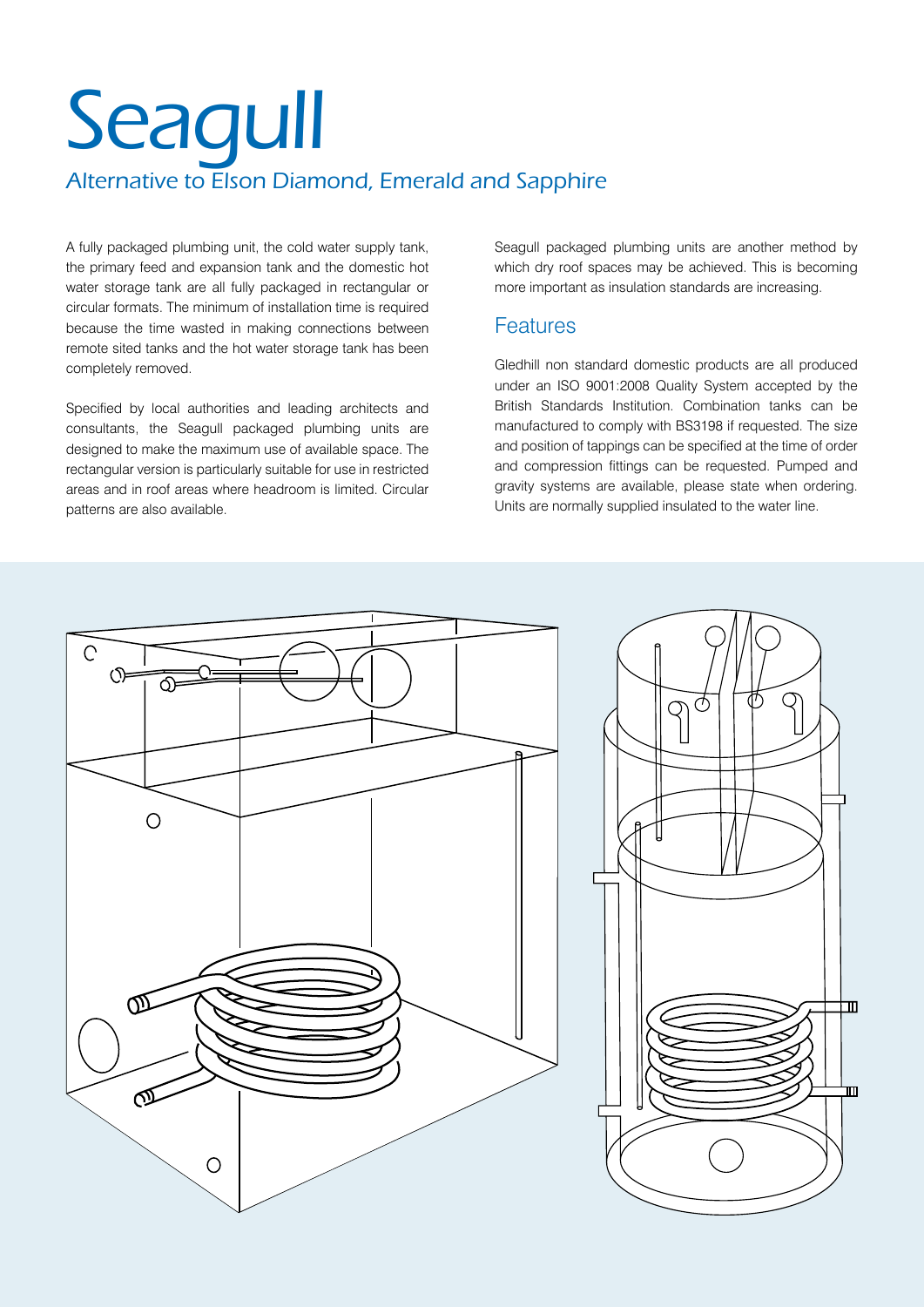| <b>Seagull Combination Tank Technical Specification</b> |               |                |                |         |  |  |
|---------------------------------------------------------|---------------|----------------|----------------|---------|--|--|
| <b>Description</b>                                      |               | <b>SRCT115</b> | <b>SRCT135</b> | SRCT160 |  |  |
| Appliance height                                        | <sub>mm</sub> | 946            | 1047           | 1170    |  |  |
| Appliance width                                         | mm            | 530            | 530            | 530     |  |  |
| Appliance depth                                         | mm            | 530            | 530            | 530     |  |  |
| Approx weight (full)                                    | kg            | 155            | 175            | 214     |  |  |
| Total volume (nominal)                                  | litres        | 115            | 135            | 160     |  |  |

**Please note other sizes/bespoke designs are available on request, contact your local manufacturing depot for more details.**

The Seagull has integral primary and secondary cold feed tanks complete with their own ball valves and overflows. A genuine double feed tank: either can be drained down for maintenance, leaving the other circuit intact. There is complete safety in using primary circuit additives because the true double feed format - two ball valves - prevents additive migration from primary to secondary systems.

### Insulation

Units are supplied factory insulated. Steel Ace insulation is available on both the rectangular and circular patterns, and has a Plastisol finish. Designed for maximum efficiency and long life the zinc alloy steel outer case covers the thick layer of insulation. Circular patterns can be supplied with Flexilag insulation which is covered with a strong PVC sleeve.

### **Installation**

The rate of flow from a hot tap is dependant on the height of the tank above the tap. The cold water level should be 1 metre above the highest hot tap. It is important to adjust the fitted ball valves whilst the system is cold to give a water level top up to the swaged water level lines in both the primary and the secondary feed tanks.

A minimum clear space of 225mm should be left above the unit to allow access to the ball valve for servicing and adjustment. 2 x 22mm compression overflow fittings are fitted as well as domestic cold water byelaw 30 kits. A G½ (15mm) threaded boss for a drain cock is fitted at the time of manufacture.

For systems with pumped primaries using a motorised valve the primary feed and expansion tank is supplied with a straight feed pipe suitable for compression fittings so that the installer can connect the primary feed and expansion and open safety vent on site to suit the particular layout.

The unit should be installed to allow the immersion heater to be removed for servicing. If units are to be fitted in the roofspace they should be ordered with full insulation including the lid.

Special patterns can be supplied for use with ancilliary solar heat source. Please ask for further details.

## Sizes and Capacities

A wide range of capacities and sizes are available in both circular and rectangular patterns. An indication of the space requirement is given below but alternative sizes can be made on request in 72 hours.

The rectangular Seagull can be supplied to the dimensions required by the customer. The table above gives an indication of some regular sizes. The only limiting dimensions are the length of the feed tanks which must be a minimum of 440mm including insulation in order to allow ball float operation, and a minimum width of 380mm overall.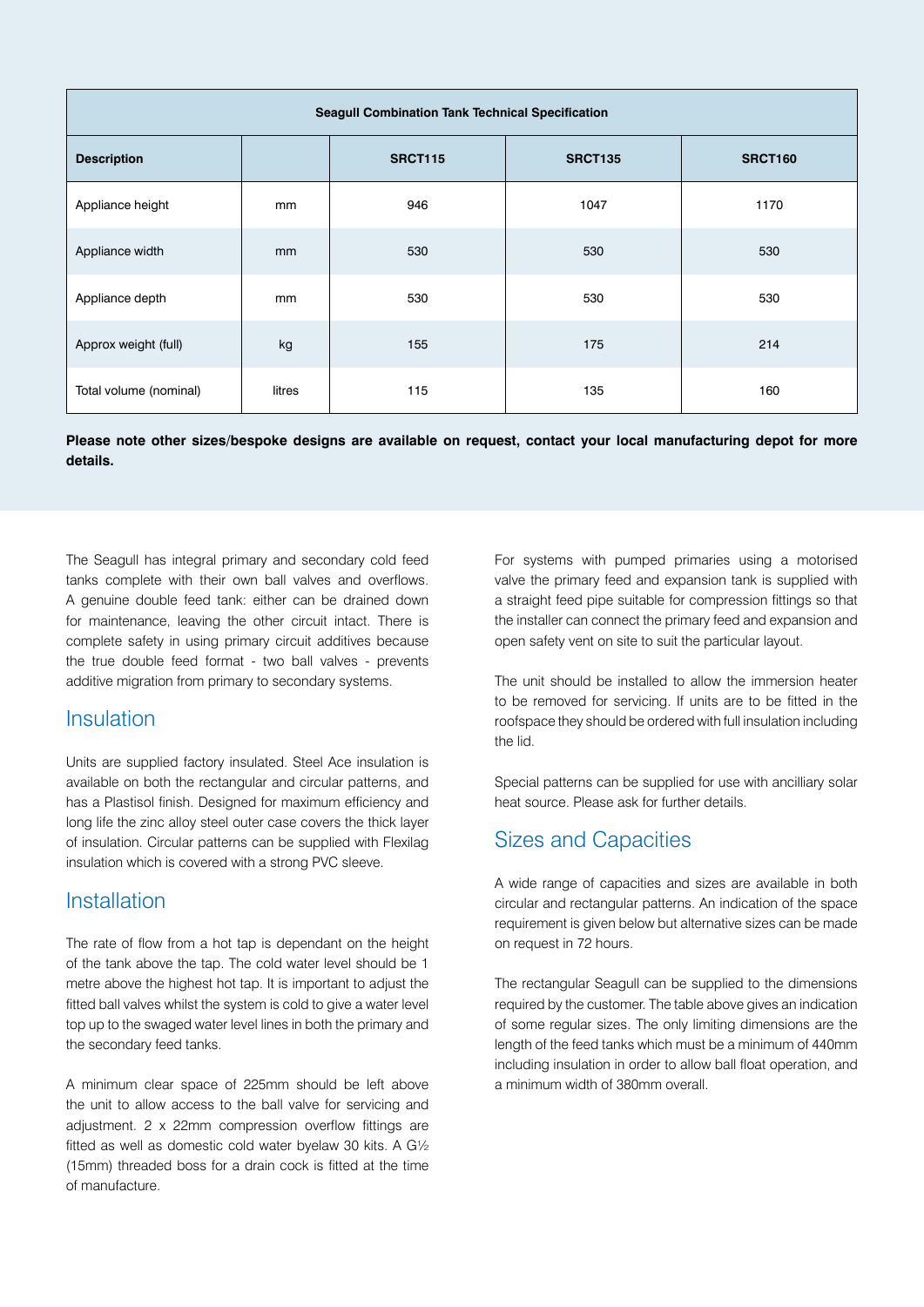# PulsaCoil ECO

## Alternative to Elson Coral E Range

The PulsaCoil ECO Stainless is a thermal store, utilising off-peak electricity to provide mains pressure hot water. Specifically designed for use in apartments situations, it is open vented, and therefore will not be subject to Part G Building Regulations discharge requirements associated with unvented cylinders.

- 
- Maximises the benefit of available off-peak electricity tariffs
- No annual maintenance or safety check requirement
	- No discharge pipework
- No risk of legionella
- Inherently safe open vented cylinder
- No G3 qualification requirement for installation

The outlet temperature of the hot water is maintained by a printed circuit control board, which controls the speed of the ErP ready pump circulating the primary • Provides mains pressure hot water<br>• Maximises the benefit of available<br>off-peak electricity tariffs<br>• No annual maintenance or safety c<br>requirement<br>• No discharge pipework<br>• No risk of legionella<br>• Inherently safe open

An important feature of the PulsaCoil ECO Stainless is that the mains pressure hot water is generated by passing the mains cold water through a plate heat exchanger, instantaneously heating the hot water, and eliminating any risk from Legionella.

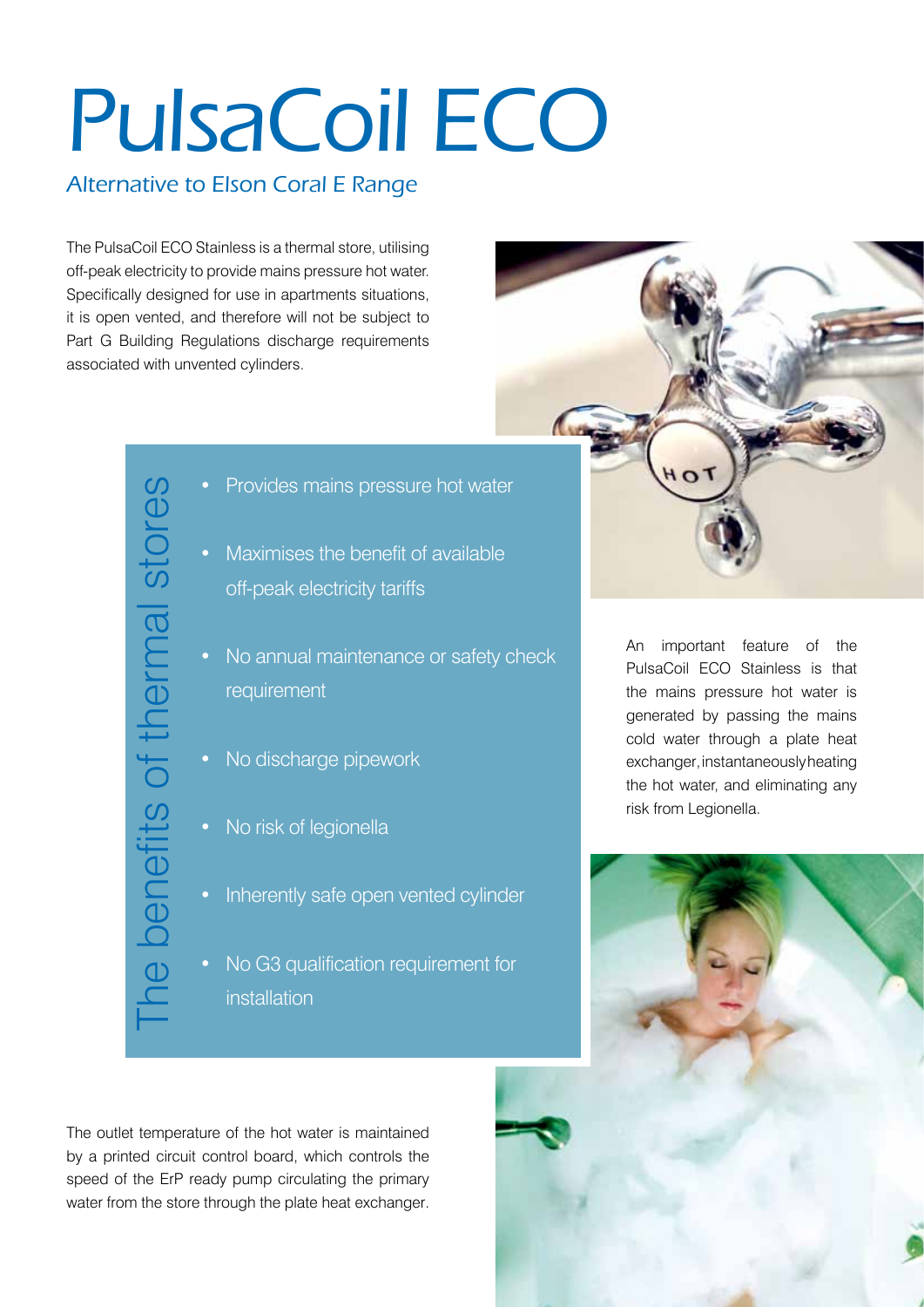

### PulsaCoil ECO Stainless Technical Specifications

| <b>Description</b>       |               | <b>PCS150ECO</b> | <b>PCS180ECO</b> | PCS220ECO |
|--------------------------|---------------|------------------|------------------|-----------|
| Energy efficiency class  |               | D                | D                | D         |
| Appliance height         | mm            | 1145             | 1275             | 1575      |
| Appliance width          | mm            | 560              | 560              | 560       |
| Appliance depth          | mm            | 630              | 630              | 630       |
| Total volume (nominal)   | litres        | 147              | 165              | 210       |
| Volume heated (on-peak)  | litres        | 80               | 85               | 111       |
| Max, hot water flow rate | litres/minute | 15               | 15               | 15        |

#### **Notes:**

1. The appliance is supplied on a 100mm high installation base and comes complete with a separate top up cistern. This can be installed with or without an overflow/ warning pipe as required.

2. An allowance for the top up cistern and the 100mm installation base are both included in the minimum cupboard dimensions.

3. Where the mains water hardness exceeds 200ppm provision should be made to treat the feed water to reduce the rate of accumulation of lime scale. The optional factory fitted in-line scale inhibitor should be specified at the time of order for hardness levels between 200 and 300ppm (mg/l). Where the water is very hard ie 300ppm (mg/l) and above the optional polyphosphate type scale inhibitor should be specified at the time of order.

4. For further ErP information, please refer to the installation manual at www.gledhill.net

| <b>Bedroom</b>                               |            | $1 - 2$   | $2 - 3$   | $2 - 3$          | $2 - 4$   |
|----------------------------------------------|------------|-----------|-----------|------------------|-----------|
| <b>Bathroom</b>                              |            | 1 or      |           |                  | 2         |
| En-suite shower room                         |            |           |           | 2                |           |
| Model selection data *<br>(7 hour off-peak)  | Model size | PCS150ECO | PCS150ECO | PCS180ECO        | PCS220ECO |
| Model selection data *<br>(10 hour off-peak) | Model size | PCS150ECO | PCS150ECO | <b>PCS150ECO</b> | PCS180ECO |

#### **Model Selection Notes:**

\* To maximise the use of cheaper rate off-peak electric, it is recommended that a larger cylinder is fitted when only a standard 7 hour off-peak tariff is available. With a 10 hour tariff, a smaller cylinder can be used as it is heated up by off-peak electric more frequently. This is shown in the model selection table below.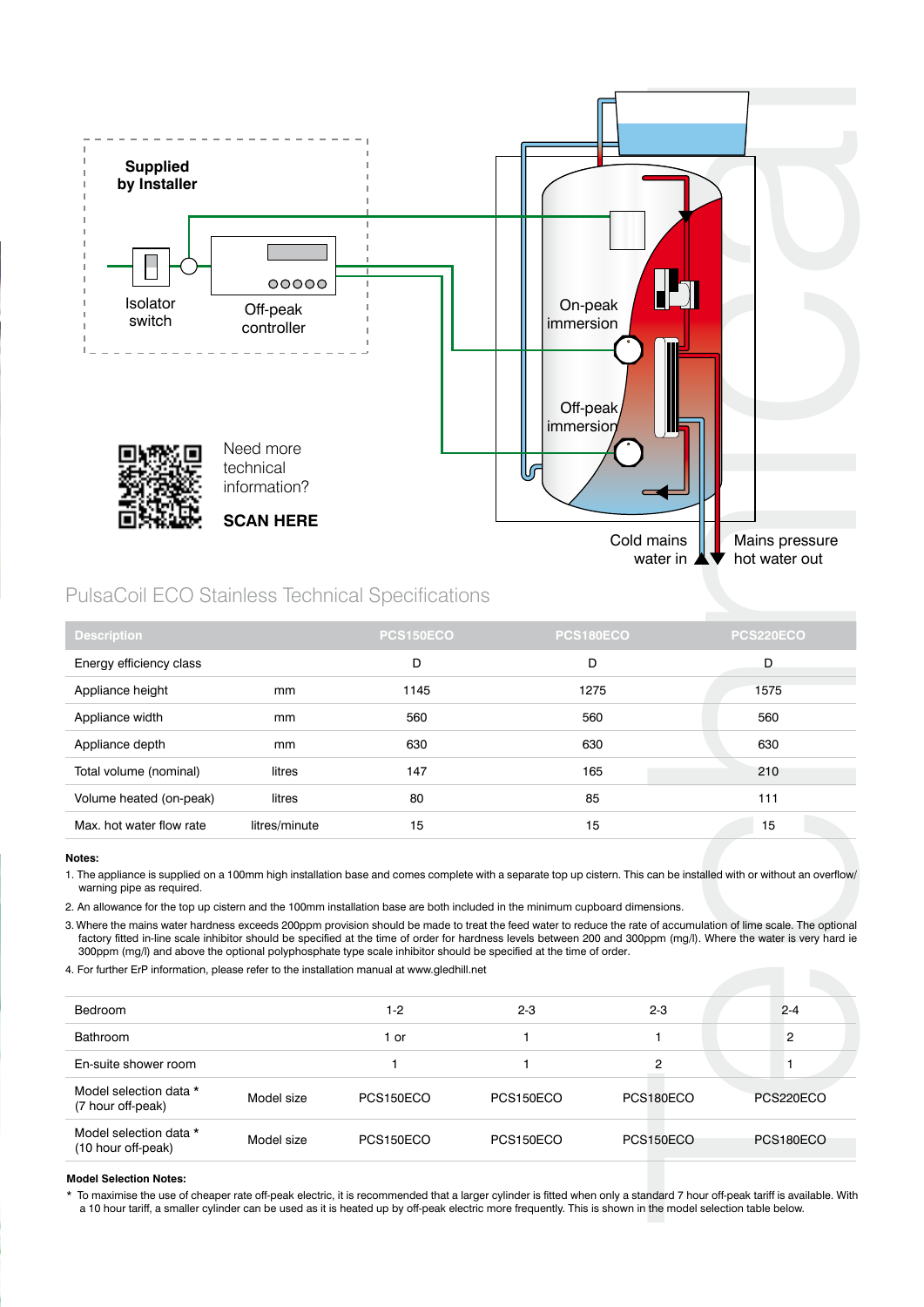## BoilerMate BP

## Alternative to Elson Coral Si Range

The BoilerMate BP is an open vented thermal store that does not require expensive safety valves and it provides mains pressure hot water. The BoilerMate BP is suitable for use with a gas or an oil boiler and the heating system can be either open vented or sealed. It is also suitable for upgrading existing traditional hot water systems.

BoilerMate BP thermal stores provide:

- Mains pressure hot water giving 'power shower' performance
- Up to 22 litres per minute filling a standard bath in 3-4 minutes
- A dry roof space eliminating the risk of freezing pipes/tanks in winter
- Increased system efficiency, reducing running costs

Easy to install BoilerMate BP can be fitted to existing systems, including the existing boiler and controls, where appropriate. Unlike unvented cylinders, BoilerMate BP does not require expensive safety controls or the need to plumb temperature and pressure relief pipework to outside. External expansion vessels are not required and wiring is the same as any traditional Y, S or W plan system. BoilerMate BP thermal

**BoilerMate BP configuration for**

stores do not require any annual maintenance. This complies with HWA spec for thermal stores.

The BoilerMate BP is supplied without any system kit, which can be purchased as optional extras or be provided by the installer. The base unit is suitable for either open vented or sealed heating systems with the appropriate system kit.

The thermal store is manufactured from copper sheet to BSEN 1653:1998. The computer designed heat exchangers are produced from finned tube and incorporate a patented expansion chamber which is sealed for life. The units are tested hydraulically and pneumatically, both during and after manufacture.

BS6700: 1997 states that with unvented cylinders, the "maintenance and periodic easing of temperature relief valves is particularly important". This is a landlord's responsibility in tenanted properties and annual checks must be carried out by a CITB trained person or installer, having G3 approval. As BoilerMate BP is vented and therefore inherently safe, there is no requirement for a safety discharge, and it is not subject to Building Control Regulations – thus simplifying installation



**Parts supplied with both unit types** Feed and expansion cistern Cistern ball valve & float Thermostatic blending valve Mini expansion vessel

**Factory fitted option** In-line scale inhibitor Immersion heater

**Supplied by installer for OV units** Pump with isolating valves 3-port flow share valve Bypass valve Manual air vent Immersion heater

#### **BoilerMate BP configuration for a sealed central heating system**



**Supplied by installer for SP units** Pump with isolating valves 3-port flow share valve Bypass valve Manual air vent Pressure relief valve CH expansion vessel System filling kit including hose and pressure gauge Immersion heater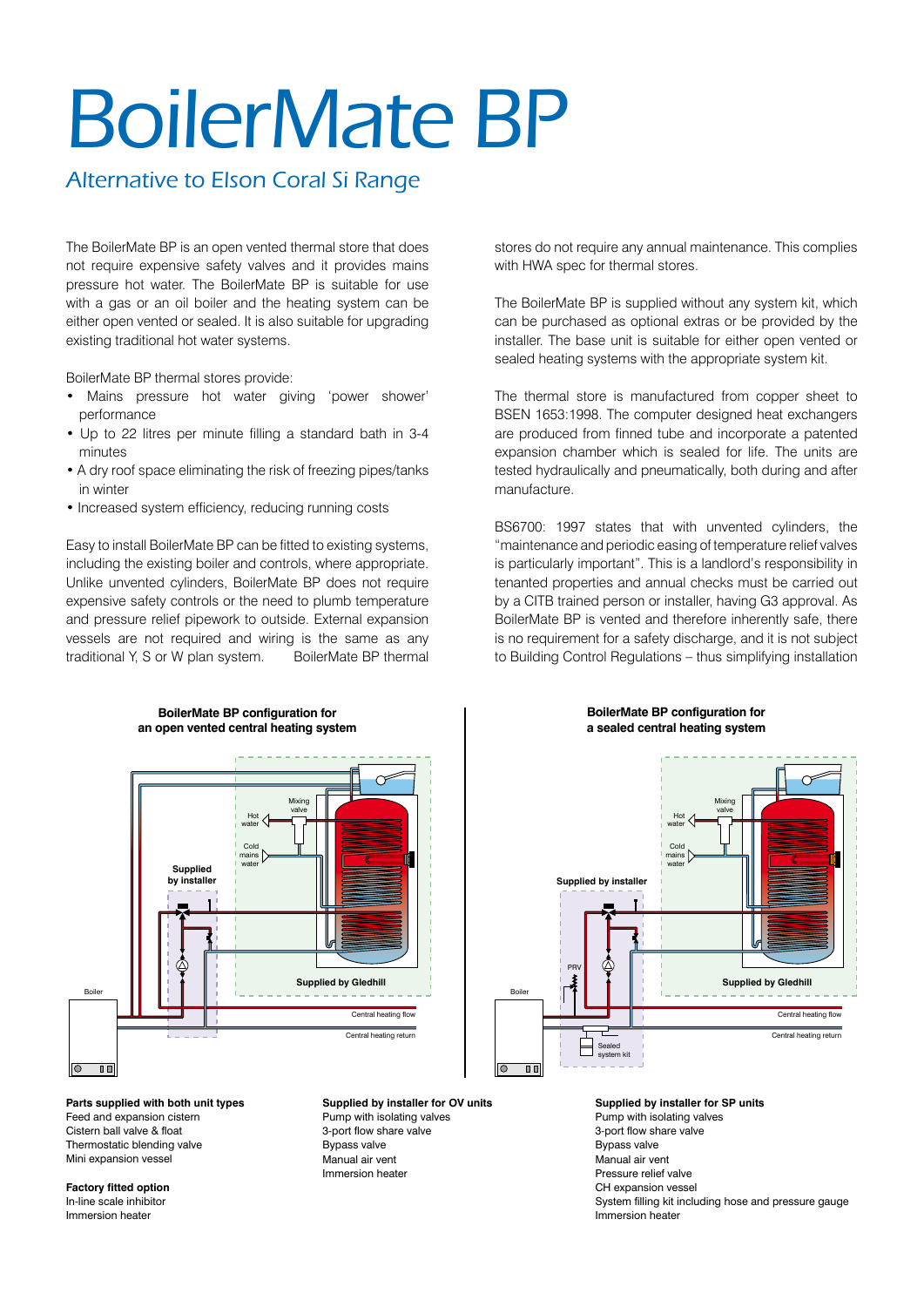| <b>BoilerMate BP Technical Specification</b> |               |                |                |                |                |                |  |
|----------------------------------------------|---------------|----------------|----------------|----------------|----------------|----------------|--|
| <b>Product Stock Code</b>                    |               | <b>BMBP125</b> | <b>BMBP145</b> | <b>BMBP185</b> | <b>BMBP215</b> | <b>BMBP225</b> |  |
| <b>Energy Efficiency Class</b>               |               | C              | C              | C              | C              | C              |  |
| Heat Loss                                    | watts         | 54             | 57             | 60             | 63             | 67             |  |
| Capacity                                     | litres        | 125            | 130            | 153            | 168            | 190            |  |
| Appliance height                             | <sub>mm</sub> | 1262           | 1262           | 1423           | 1584           | 1784           |  |
| Appliance width                              | mm            | 580            | 580            | 580            | 580            | 580            |  |
| Appliance depth                              | mm            | 595            | 595            | 595            | 595            | 595            |  |
| Approx weight (empty)                        | kg            | 53             | 55             | 61             | 67             | 75             |  |
| Approx weight (full)                         | kg            | 183            | 185            | 214            | 235            | 265            |  |
| Max, hot water flow rate                     | litres/minute | 18             | 18             | 18             | 22             | 22             |  |

| <b>BoilerMate BP Model Selection</b>                                                                                |     |         |                |       |                |  |                |
|---------------------------------------------------------------------------------------------------------------------|-----|---------|----------------|-------|----------------|--|----------------|
| <b>Product Stock Code</b><br><b>BMBP125</b><br><b>BMBP145</b><br><b>BMBP185</b><br><b>BMBP215</b><br><b>BMBP225</b> |     |         |                |       |                |  |                |
| Bedrooms                                                                                                            | 1-3 | $2 - 3$ | $2 - 4$        | $3-5$ |                |  | $4-6$          |
| <b>Bathrooms</b>                                                                                                    |     |         | $\overline{2}$ |       | $\overline{2}$ |  | $\overline{2}$ |
| En-Suite shower                                                                                                     |     | $\circ$ |                | 4     | 2              |  | 3              |

#### **Notes:**

1. The appliance is supplied on a 100mm high installation base and comes complete with a separate top up cistern. This can be installed with or without an overflow/ warning pipe as required.

2. An allowance for the top up cistern and the 100mm installation base are both included in the minimum cupboard dimensions.

3. Where the mains water hardness exceeds 200ppm provision should be made to treat the feed water to reduce the rate of accumulation of lime scale. The optional factory fitted in-line scale inhibitor should be specified at the time of order for hardness levels between 200 and 300 ppm (mg/l). Where the water is very hard ie 300ppm (mg/l) and above the optional polyphosphate type scale inhibitor should be specified at the time of order.

and system maintenance enormously for the landlords or homeowners.

BoilerMate BP is a mains pressure vented hot water thermal store suitable for open vented and sealed heating systems. The unit can be fitted with a conventional 'S' plan, 'Y' plan or a control system of your choice, and the controls can be plumbed inside the appliance giving a clean finish within the airing cupboard. The header tank can be sited on top of the unit or remotely for maximum installation flexibility.

The BoilerMate BP thermal storage system is supplied with primary water from the boiler which heats the store via a primary coil. Secondary water flows directly from the cold mains into a secondary coil where it is heated by the store before being delivered to the taps.

It is not widely appreciated that uncased foam insulated cylinders can lose up to 40% of their insulation value within weeks of manufacture and can emit dangerous smoke if involved in a fire and therefore the BoilerMate BP has been designed with an outer metal case. As with all Gledhill cylinders there is no release of ozone depleting substances or harmful emissions. Industry leading foam insulation is used to provide exceptionally low standing heat loss.

BoilerMate BP models are designed to be fed directly from

the mains. They fulfil the requirements of Water Regulations and therefore do not require a check valve to be fitted to the supply pipe. The performance of the BoilerMate BP is directly related to the adequacy of the cold supply to the dwelling. This must be capable of providing for those services which could be required simultaneously and the maximum demand should be calculated. BoilerMate BP will operate at dynamic pressures as low as 1.5 bar (at the appliance) which must be available when local demand is at its maximum, but the preferred range is between 2 and 3.5 bar. As a general guideline, although a 15mm external service may be sufficient for the smaller dwelling with one bathroom, a 22mm service is preferred (25mm MDPE) and should be the minimum for larger dwellings.

This appliance is suitable for use with plastic pipework as long as the material is recommended for the purpose by the manufacturer and is installed fully in accordance with their recommendations.

The Domestic Heating Compliance Guide published in May 2006 requires a water treatment device to be fitted where the hardness is greater than 200ppm. Full details are given in the Design & Installation manual supplied with all BoilerMate BP units.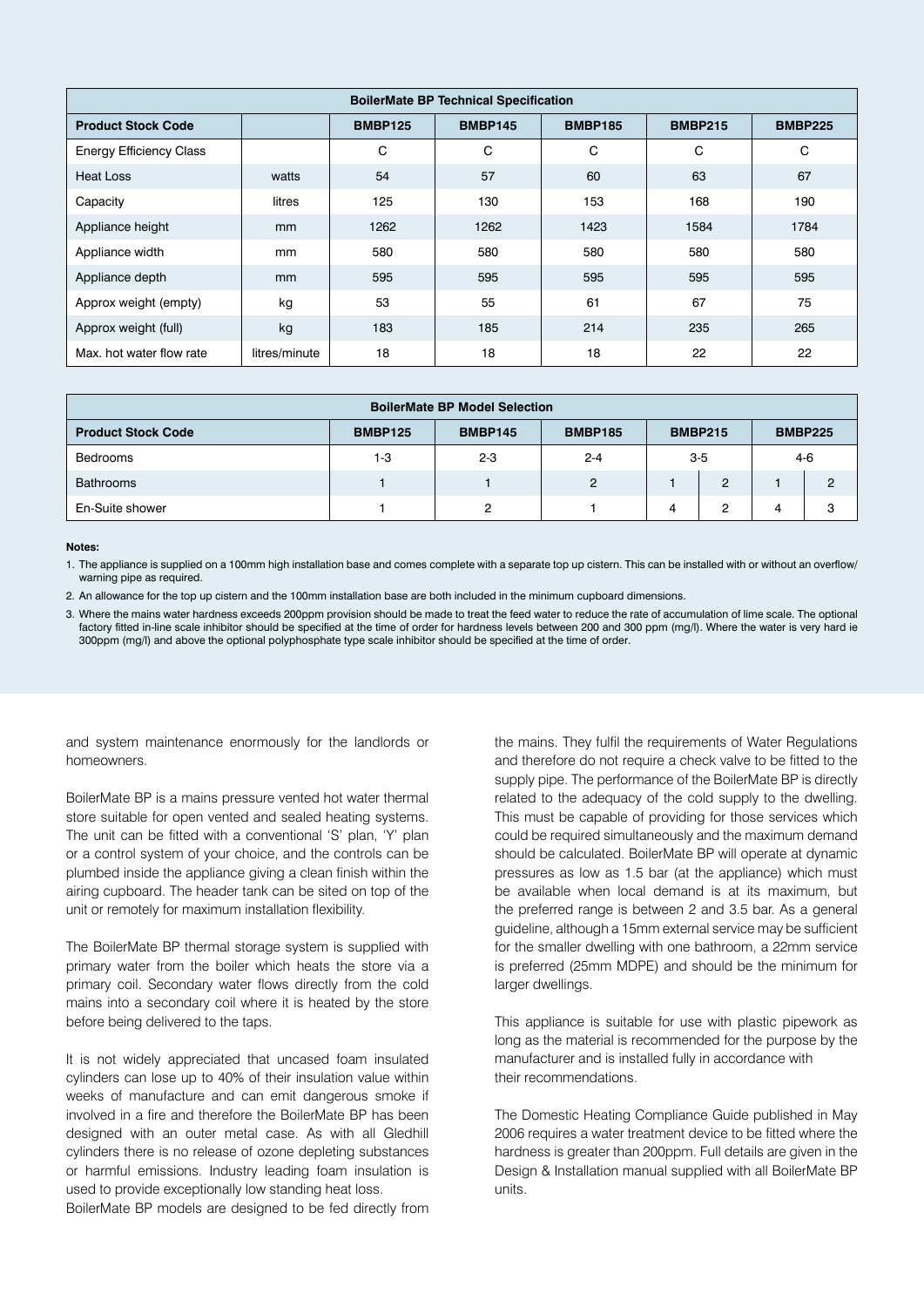# Copper Specials

## Copper rectangular tanks manufactured to bespoke specifications

Gledhill Building Products is well known in the industry for our capability to produce copper rectangular tanks to a custom specification, ie tapping heights, connection sizes and positions etc.

The versatility of copper makes it the only choice of material to produce bespoke, tailor-made tanks that can be manufactured in a fast turnaround time which has led to high demand, particularly for bespoke orders and one-off specials that can be custom-made in just a matter of hours.

Gledhill maintains a coppersmith team at each of its 12 Super Depots nationwide and, thanks to a dedicated training department, Gledhill's coppersmiths are experts in all aspects of copper brazing, copper forming and the technical theory behind copper rectangular tanks manufacture.

The buoyant demand for copper specials comes from a wide range of installations; from matching the exact spec of an old rectangular tank that needs replacing to creating a copper tank to fit into the confined spaces. Sizes can range from 114 litres up to 210 litres.













The finished cylinder can either be delivered to the merchant or direct to site.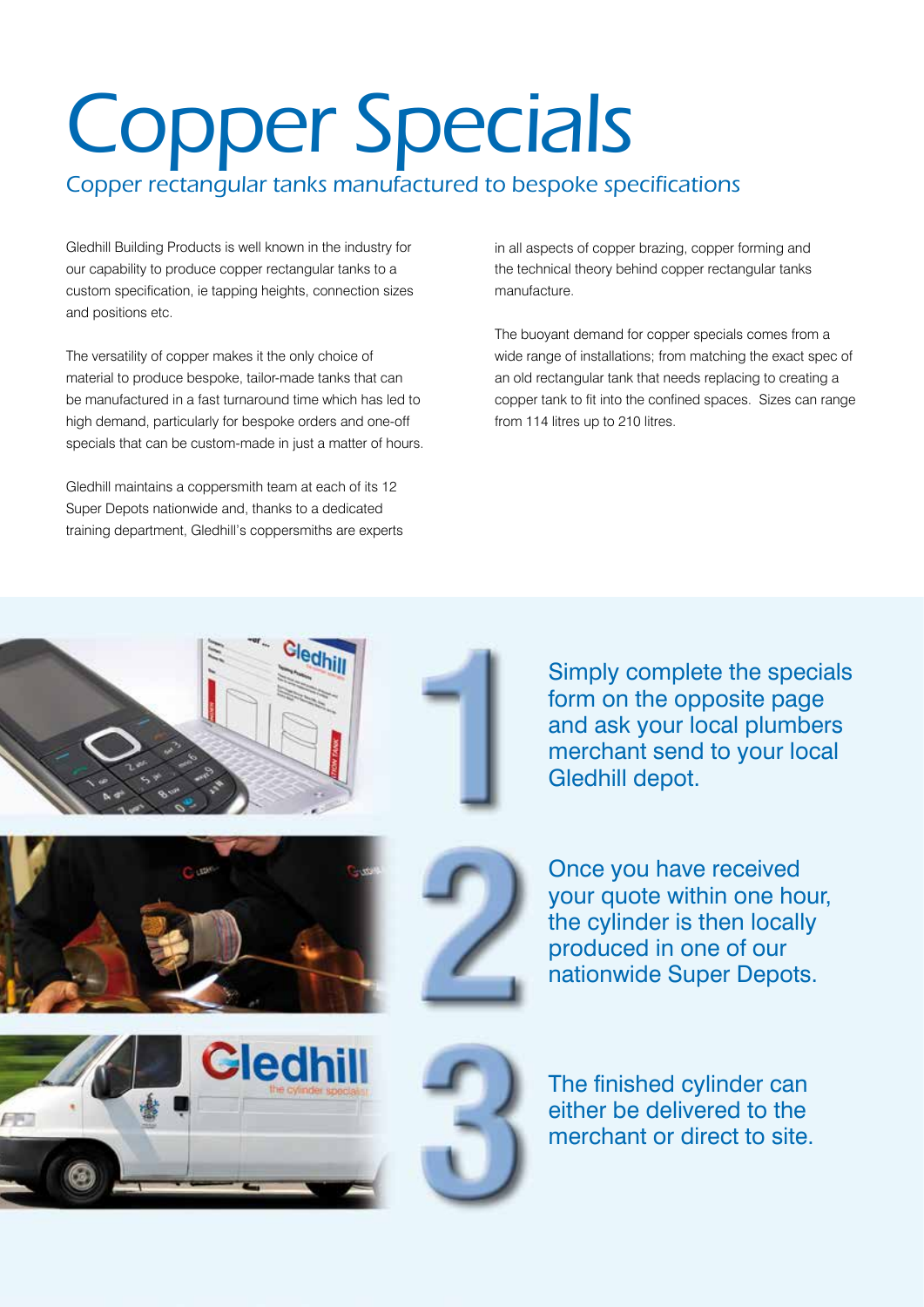## *Special Order ...*

| <b>Installer Name:</b>                                                                                                                                                                                                              |
|-------------------------------------------------------------------------------------------------------------------------------------------------------------------------------------------------------------------------------------|
|                                                                                                                                                                                                                                     |
|                                                                                                                                                                                                                                     |
|                                                                                                                                                                                                                                     |
| <b>Merchant:</b> Merchant:                                                                                                                                                                                                          |
| <b>Phone No:</b> The Management of the Management of the Management of the Management of the Management of the Management of the Management of the Management of the Management of the Management of the Management of the Manageme |
|                                                                                                                                                                                                                                     |

## **Size:**







## **Tapping Positions**

Please show size and position of bosses and floor to centre measurements if critical.

Don't forget Shower Take-Offs, Drain Connections and Secondary Returns can be factory fitted!

15, 22, 28 compression with nut & olive or  $\frac{1}{2}$ " up to 2" screwed connections



| I |
|---|
|   |
|   |
|   |
|   |
|   |
|   |
|   |
|   |
|   |
|   |

**Additional Details**

| <b>TYPE</b>          | <b>TYPE</b>                   |  | <b>Material</b> |
|----------------------|-------------------------------|--|-----------------|
| Direct               | <b>Gravity Fed</b>            |  | Copper          |
| Indirect             | <b>Electric Thermal Store</b> |  | Steelace        |
| Pre-Plumbed          | Automatic                     |  |                 |
| <b>Central Plant</b> |                               |  |                 |